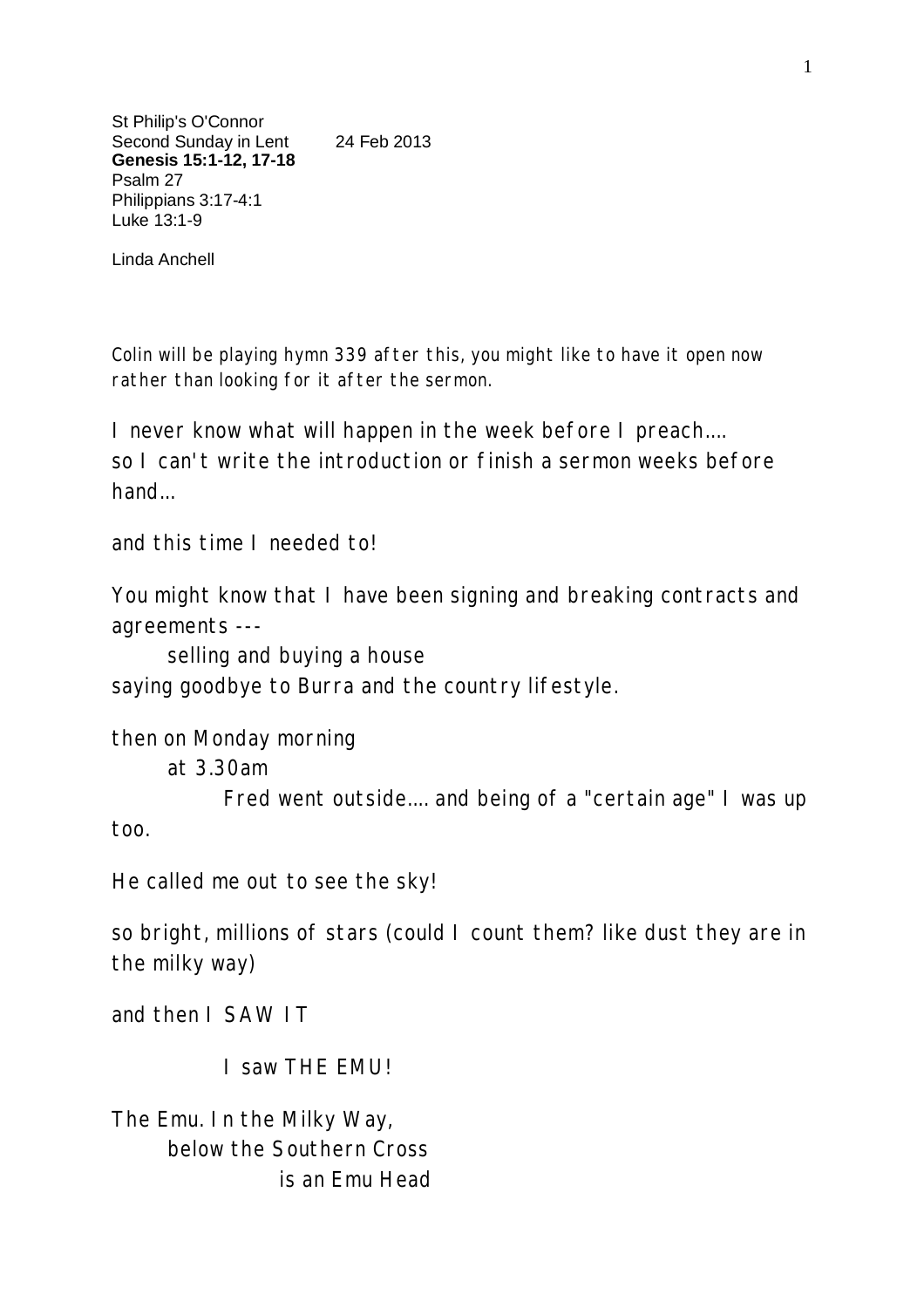The beak is pointing across the sky

behind it to the east, the body, stretching almost halfway down to the horizon,

with a leg just falling down as if it was in full flight like a floating, dancing, rock painted emu.

I had heard of this. An Aboriginal naming of the sky. I had looked for it in the bright skies of the Kimberley but my eyes just did not, would not see it.

and this week, just before I leave my valley I SAW IT It leaped out at me, it was simply, there.

It is not the stars, it is the dark patches *in* the stars

a new way, another way of seeing.

## A place of darkness in amongst the brilliance of the sky.

Our prayer of the day says: that Abraham was given faith to obey god's call and go out into the unknown

He had done this, now he hesitates, he is keenly aware that he has no offspring, no natural heir, only Eliezer to inherit... he asks (testing god, he asks)

"what will you give me, for I continue childless"

and the answer comes:

"Look towards heaven and count the stars, if you are able to count them.' Then he said to him, 'So shall your descendants be.' 6And he believed the Lord; and the Lord reckoned it to him as righteousness. the psalm and Philippians reading illuminate Abraham's actions. I will leave that to you to ponder.

Now, last week I went outside and could not count the stars, they were as dust spattered across the heavens! But I saw the darkness, unexpectedly. I saw the emu, unexpectedly.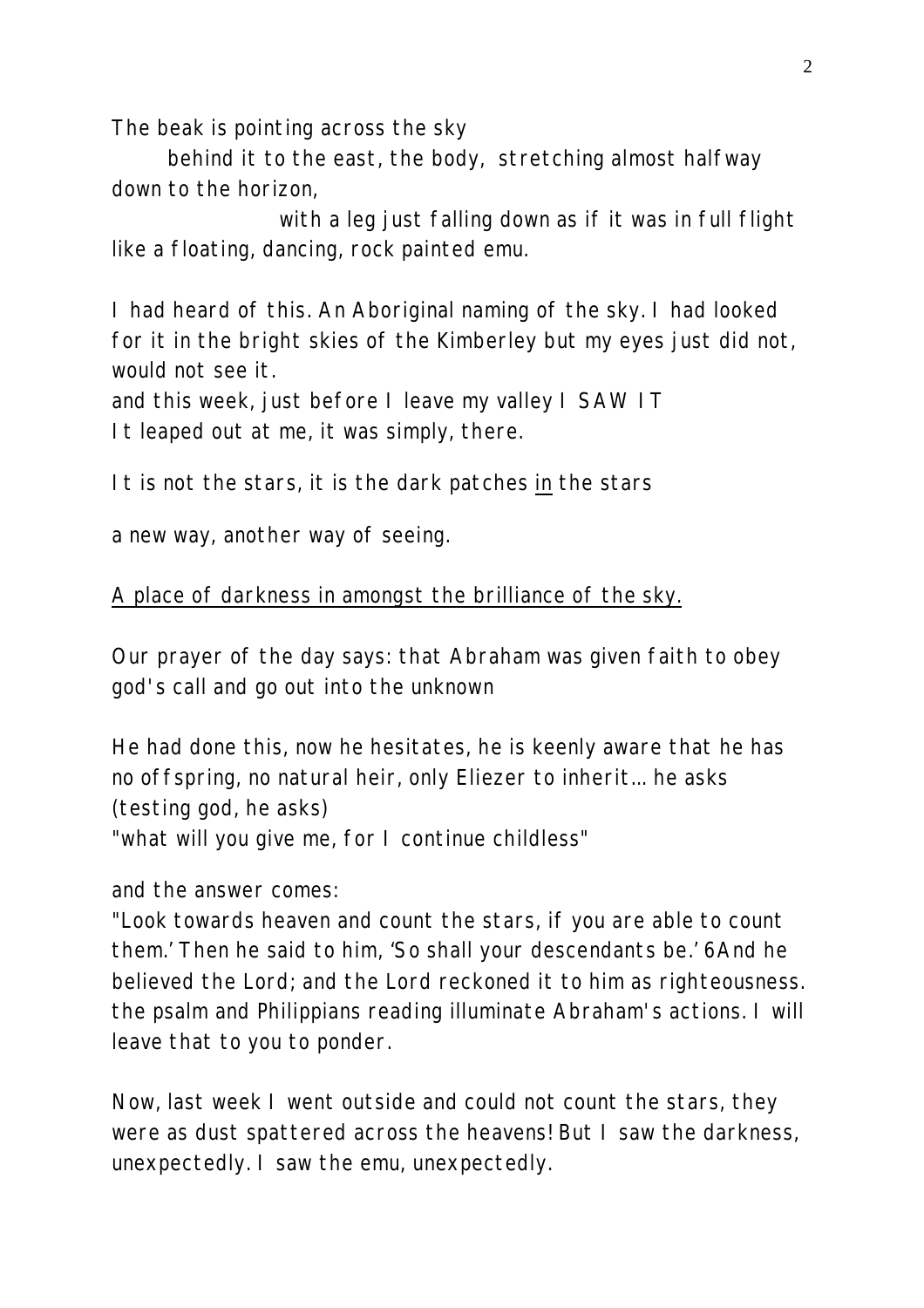*This* reading, in Genesis, has a darkness, an unexpected one.

Bring me a heifer three years old, a female goat three years old, a ram three years old, a turtle-dove, and a young pigeon.<sup>' 10</sup>He brought him all these and cut them in two, laying each half over against the other; but he did not cut the birds in two.  $11$ And when birds of prey came down on the carcasses, Abram drove them away.

 $12$  As the sun was going down, a deep sleep fell upon Abram, and a deep and terrifying darkness descended upon him.

 $17$  When the sun had gone down and it was dark, a smoking firepot and a flaming torch passed between these pieces. <sup>18</sup>On that day the Lord made a covenant with Abram,

I go to my favourite Jewish commentator and get nothing. well, not "nothing", always Avivah Zornberg deepens my understanding of god and life; but here, no, not on the covenant ceremony. Elie Wiesel perhaps gives more, because he is writing about the suffering of god. That is what this passage might be about.

I won't delve too deeply today, because we have an AGM to consider. Agreements to make and perhaps sign. Yesterday many of us (I hope) were with Andrea and the other ordinands as *they* went through a solemn ceremony. Fred and I are moving out of our Burra home and into a place here in town. The business! the transactions! the contracts we have signed! (and broken); or changed... the paperwork! Thank God for Solicitors! Thank God for Friends!

We carve up blocks of land and think we own them, and they own  $US...$ .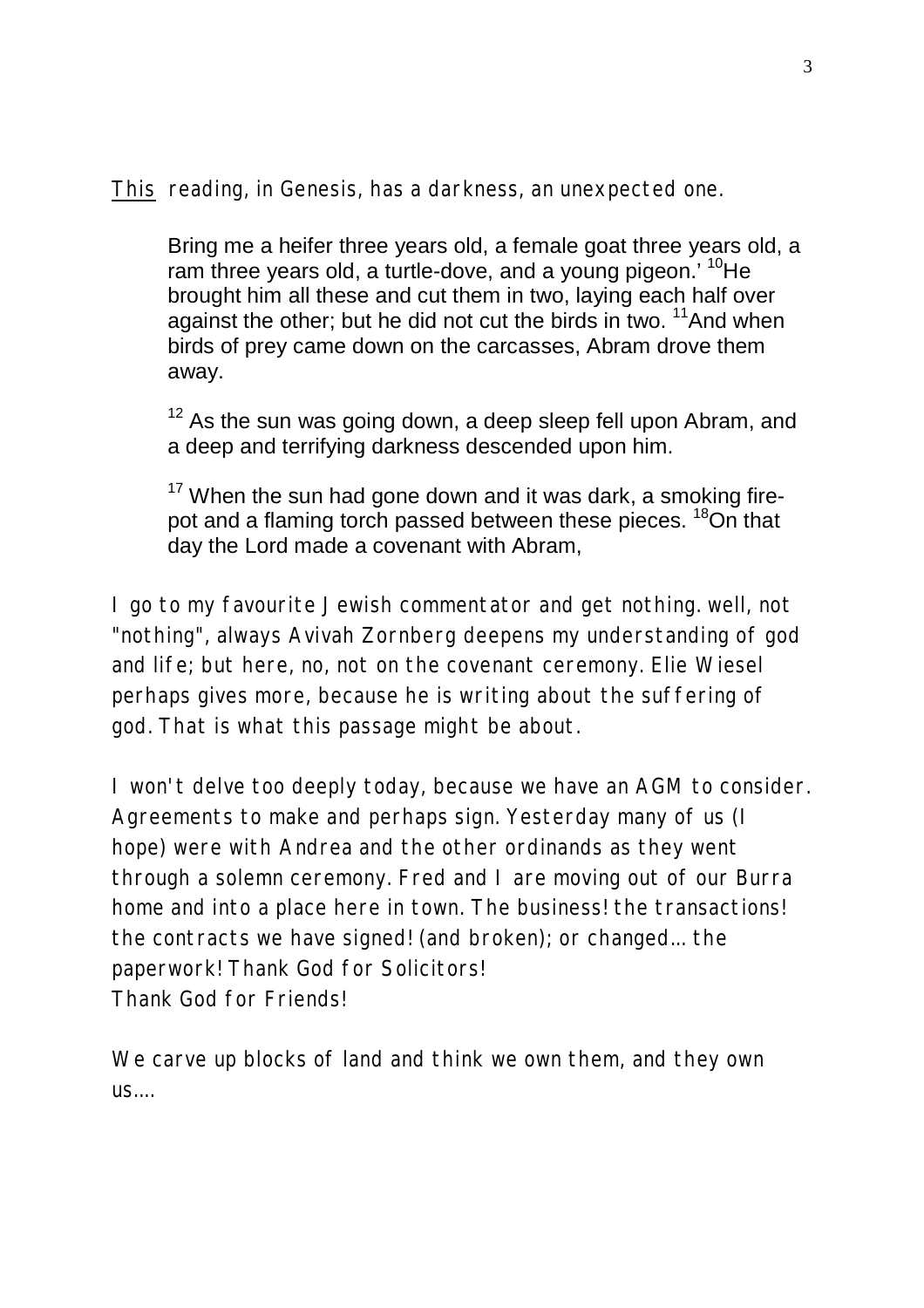Abraham had hesitated, and he tested god. So the command comes to prepare to make an agreement, a contract, a covenant. It is not known if this gory Ancient Near Eastern Covenant was ever enforced, if a builder whose building fell down or if a debtor who did not repay a debt were ever dismembered; But it is a powerful statement of an intent to do as is promised!

I go to my favourite Jewish commentators because they know about god; they know a god who follows them into exile, who knows their suffering, who suffers with them. I love to use the old Jewish traditions because they are so human and because they have been arguing with god for many thousands of years and that relationship shows and deepens our understanding of the stories of the book.

We have another story; and a darkness.

Lent is a procession through that story. six weeks we have to prepare ourselves. Six weeks we have, to focus. Are we preparing for Easter? practising the rituals, preparing the candles, thinking about food for dinners and breakfasts...

where *is* Lent leading us? to what... to where... ?

When the sun had gone down and it was dark, a smoking firepot and a flaming torch passed between these pieces. 18On that day the Lord made a covenant with Abram,

Where is Lent leading? What is the culmination of this time of prayer and contemplation and cleansing?

When does Lent finish?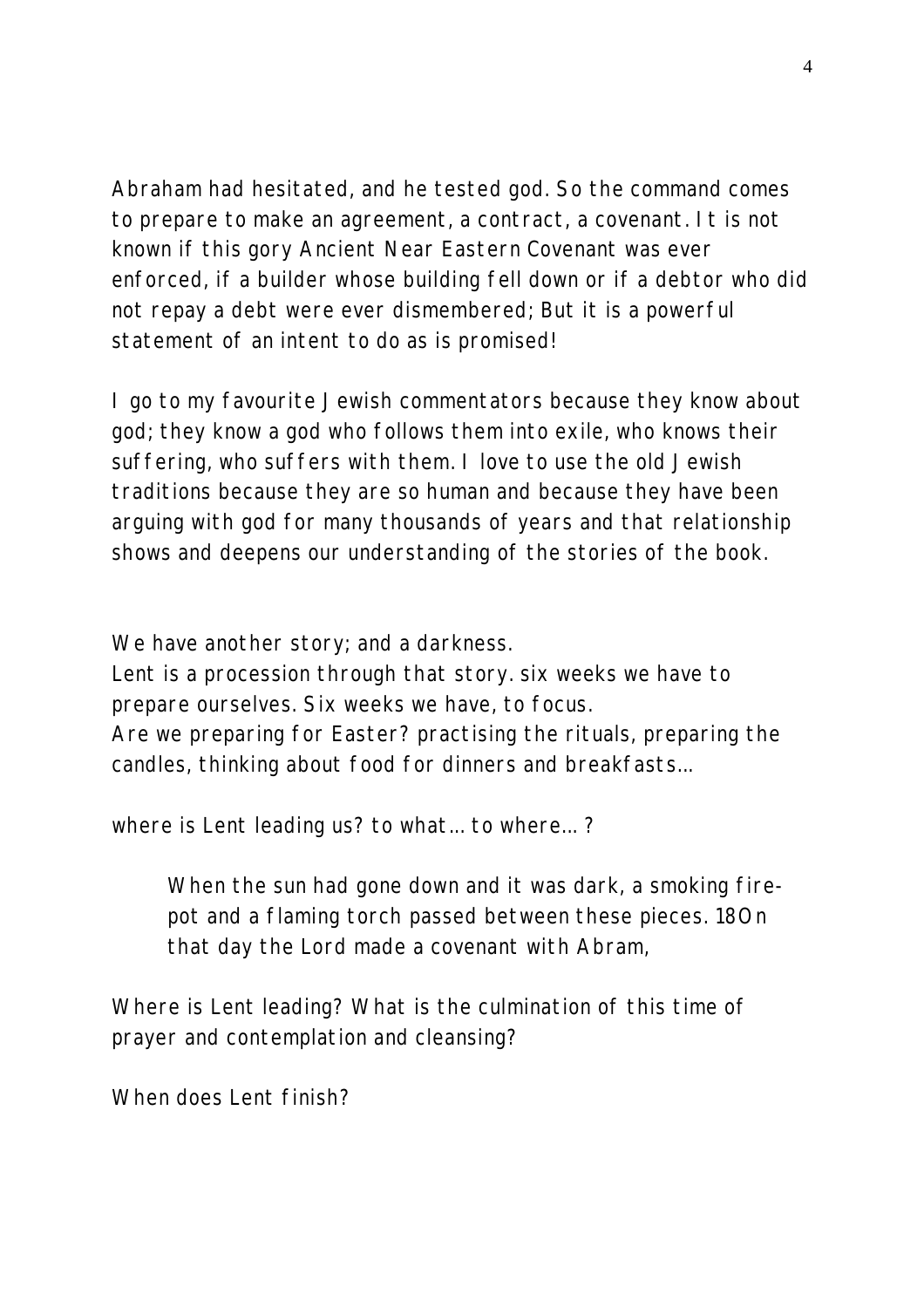Is it Good Friday? well, not really, our Lenten disciplines do not finish on the Friday, (despite hot cross buns) there is the Saturday to get through. that is another very strange, troubling space. a place of deep and terrifying darkness.

not "another story"; just "no story"....

but Friday

the focus on Good Friday is not on us, not on ourselves. not on what we might be able to do...

it is again a strange and bewildering place, a strange and bewildering story.

Can we, dare we, connect it to this story in Genesis? Is this Abrahamic Covenant, this agreement between god and Abraham pointing us towards the cross? [towards a broken body; blood which is shed...] Is this why the Jewish commentators are silent?

Notice the dark spaces in this story, not just the dismembered animals, but the inactive Abraham, the action of only one of the participants. Only one, and it was *not* Abraham.

pardon me, but I can only do this in a poem....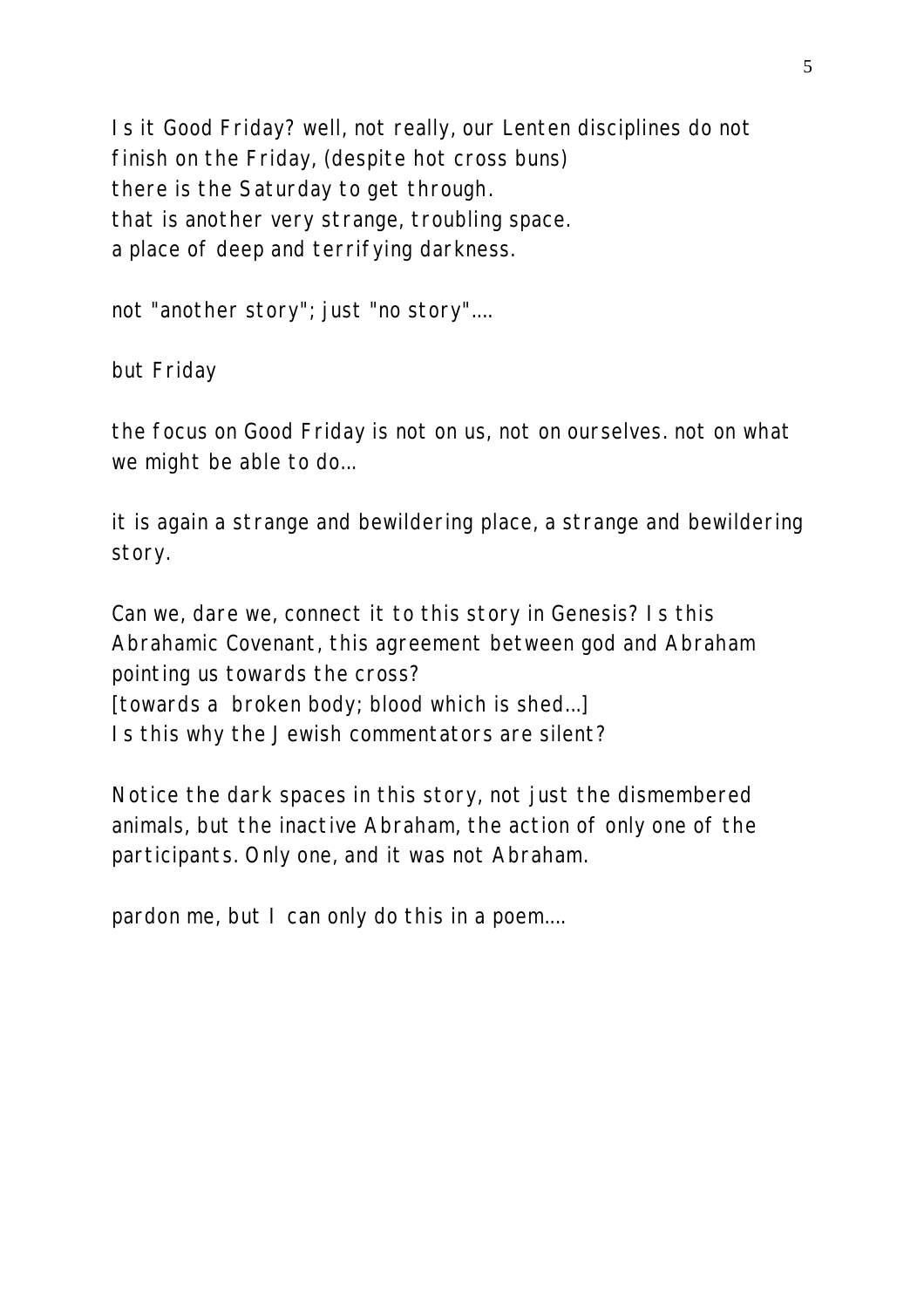The Abrahamic Covenant Genesis 15:17 The animals were split in two lying in two rows half a heifer half a goat then the dove and pigeon whole one either side blood on the ground death smelling in the air hot thick dark oppressive remorseless soporific a terrifying darkness and Abraham succumbed swooned fell on the ground

## One

one who is went through and there was smoke and there was flame thick oil smoke rising from the basin from the fire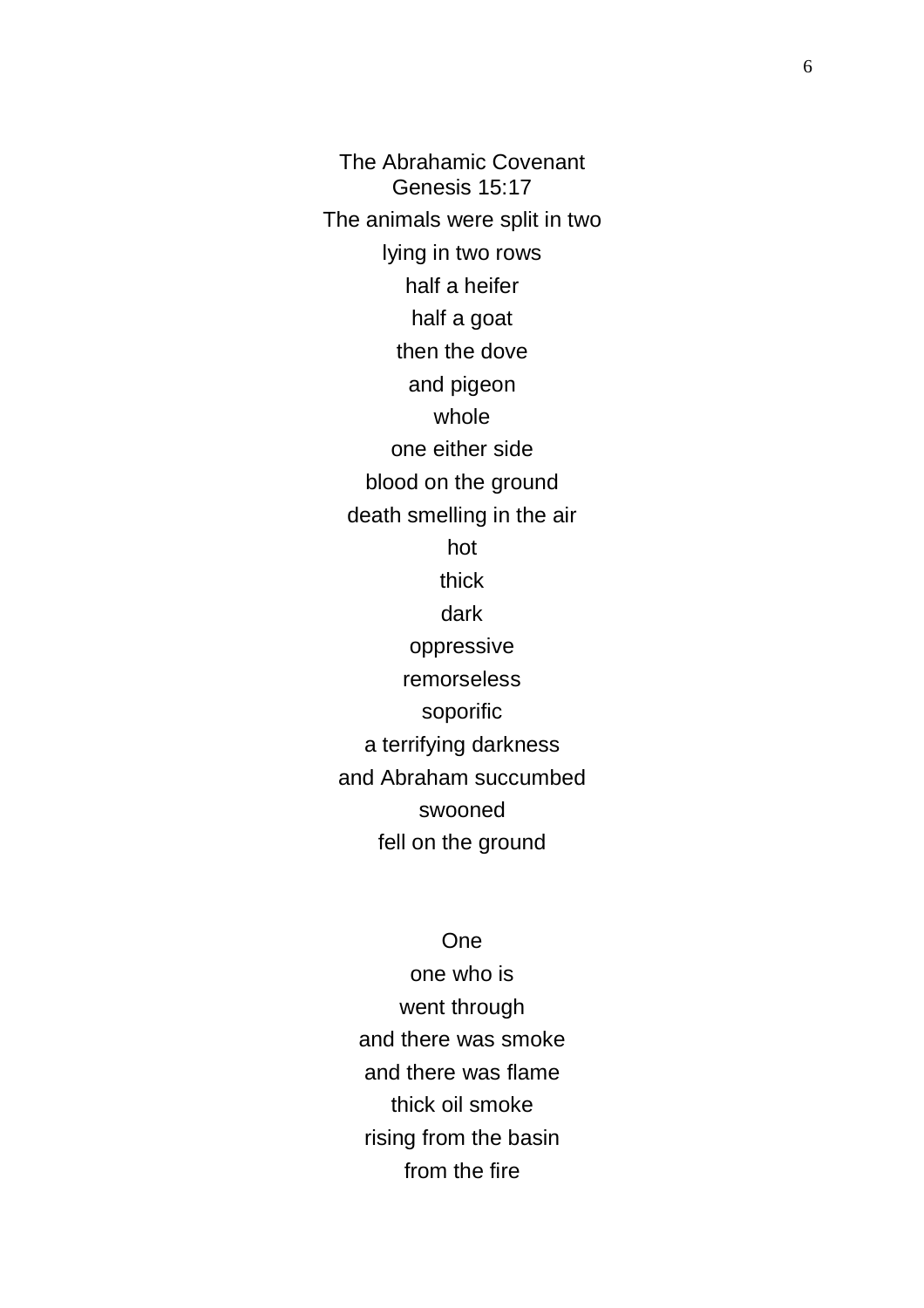that glowed in the pot and it moved it floated it went through the animals past the carcasses over the blood and the covenant was written in that blood thick and dark and foul "If I renege If I default If I do not honour this covenant May it be so to me May I be also as these animals these carcasses these hacked bodies."

**And it was so.**

**And it was so.**